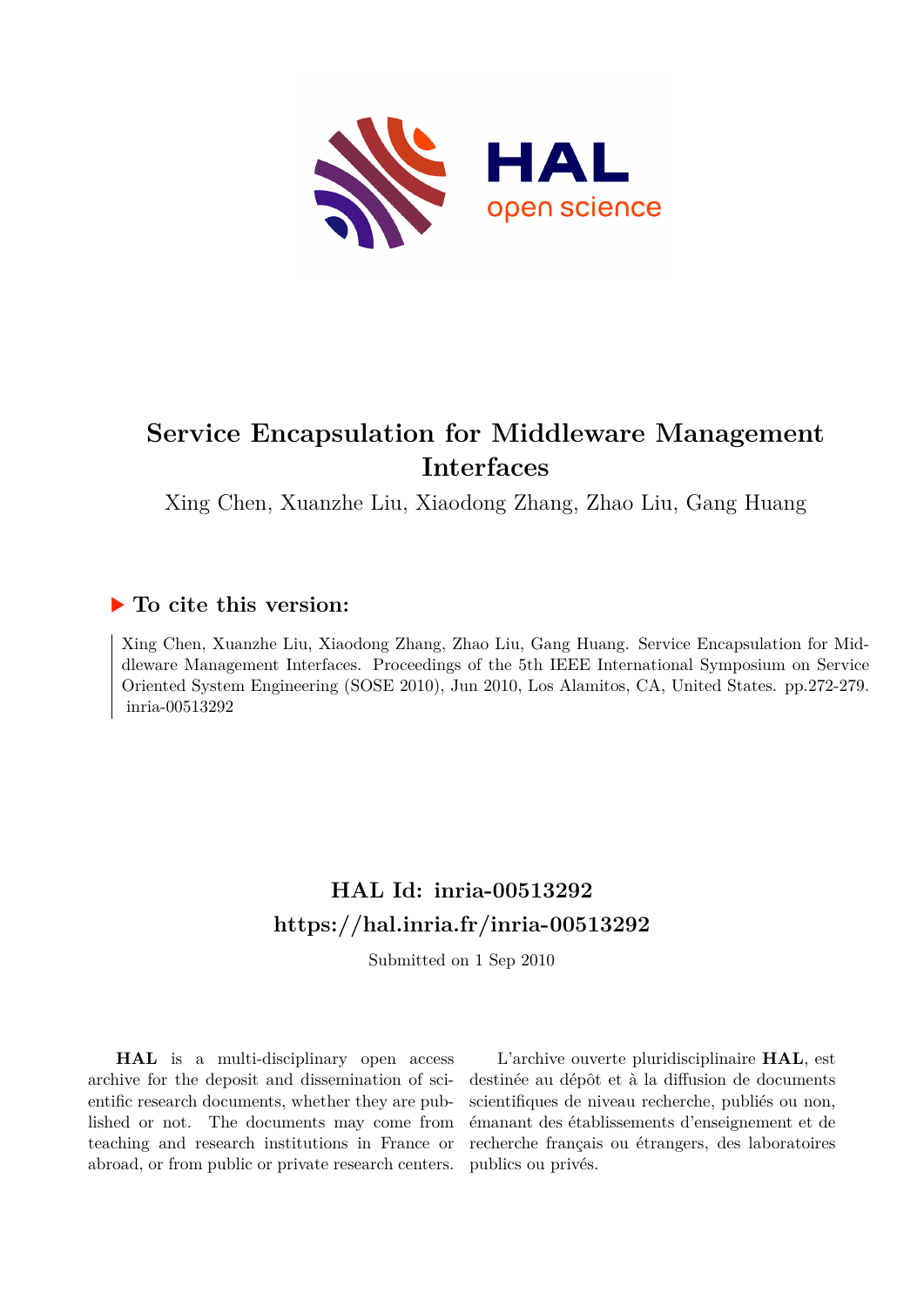### **Service Encapsulation for Middleware Management Interfaces**

Xing Chen, Xuanzhe Liu\*, Xiaodong Zhang, Zhao Liu, Gang Huang

Institute of Software, School of Electronics Engineering and Computer Science, Peking University, Beijing, China Key Laboratory of High Confidence Software Technologies (Peking University), Ministry of Education, Beijing, China {chenxing08, liuxzh, zhangxd10, liuzhao, huanggang}@sei.pku.edu.cn

*Abstract***—Middleware has become the popular runtime infrastructure of modern IT systems. Due to the complex application contexts and various user requirements, more and more applications are now making use of different middleware platforms. It might require the cooperation of several types of middleware, and result in challenging issues for collaborative management of heterogeneous middleware. To solve this problem, it may be a feasible solution to make management interfaces delivered in the form of services and used in serviceoriented styles. In this paper, we propose an approach to encapsulating middleware management interfaces into Web services. First of all, we introduce middleware management problems induced by the development of requirements. Then, we present the technical challenges and illustrate the details about how to enable different management interfaces to be in service-oriented styles. Followed by identified technical challenges, we evaluate the approach and primarily discuss how to manage middleware systems collaboratively based on management services.** 

#### *Keywords- middleware management; service encapsulation*

#### I. INTRODUCTION

Middleware has become the popular runtime infrastructure of modern IT systems. It plays a crucial role in system management, which aims at keeping middleware working properly and ensures that it can fulfill application requirements at runtime.

To meet various requirements, applications have become more and more complex. Not all applications are running on the same type of middleware, because there is no single type of middleware that can serve various applications in all cases. We need to manage PKUAS (an application server) [1], JBOSS [2], MQSeries [3] and other middleware systems together. Obviously, the heterogeneous middleware platforms have different management capabilities and interfaces. As a result, we need some ways to hide the heterogeneity or reduce the complexity and difficulty of controlling such heterogeneity.

On the other hand, applications increasingly make use of different middleware resources and distributed platforms. To keep applications running properly, it is necessary to manage different middleware systems in the distributed platform collaboratively. Furthermore, today's applications may make use of middleware resources that are provided by the World Wide Web. In enterprises and other organizations,

l

this leads to a distributed application infrastructure in which different elements of this infrastructure are owned and managed by different organizations. This dependency on infrastructure outside an organization's management domain has to be taken into consideration for system management. For example, the Pet Store application running on Google App Engine [4] may use the storage services of Zoho CloudSQL [5]. To keep the Pet Store application running properly, the application container provided by Google App Engine and the database provided by Zoho CloudSQL must be managed globally, instead of managing them separately. To accommodate the ever-increasing number of requests, the computational resources of the application container are enlarged so that the application can get more connected requests at a time. It further results in more requests to the database, which has already been busy in dealing with concurrent transactions. The increasing number of requests makes the workload of the database heavier, which leads to the overall decrease in performance. So it has to be taken into consideration for collaborative management of different middleware systems in the distributed platform. Current systems typically rely on a centrally managed configuration management database (CMDB) [6] to store information on a system's configuration. But this approach is unable to solve the problem of the distribution of management responsibility of applications. It requires a decentralized approach to system management that takes into account the distribution of management information and execution of management processes across organizational boundaries.

The issues of heterogeneity and openness make middleware management complex and difficult. Web service is a defacto industrial standard for encapsulation (which can deal with the heterogeneity issue in the management of middleware), interoperation (which can deal with the open accessibility issue in the management of middleware), flexibility, composition, etc. To solve the problem of collaborative management of middleware, it may be a feasible solution to enable management interfaces delivered in the form of services and used in serviceoriented styles [7][8].

However, current middleware systems typically do not provide management functionalities in a service-oriented style. Most of middleware systems may provide web consoles for administrators and some of them may provide configuration files. In some scenarios, there may be exiting management scripts to fulfill complex management tasks. Some middleware systems may provide APIs. So we need

 <sup>\*</sup>corresponding author: liuxzh@sei.pku.edu.cn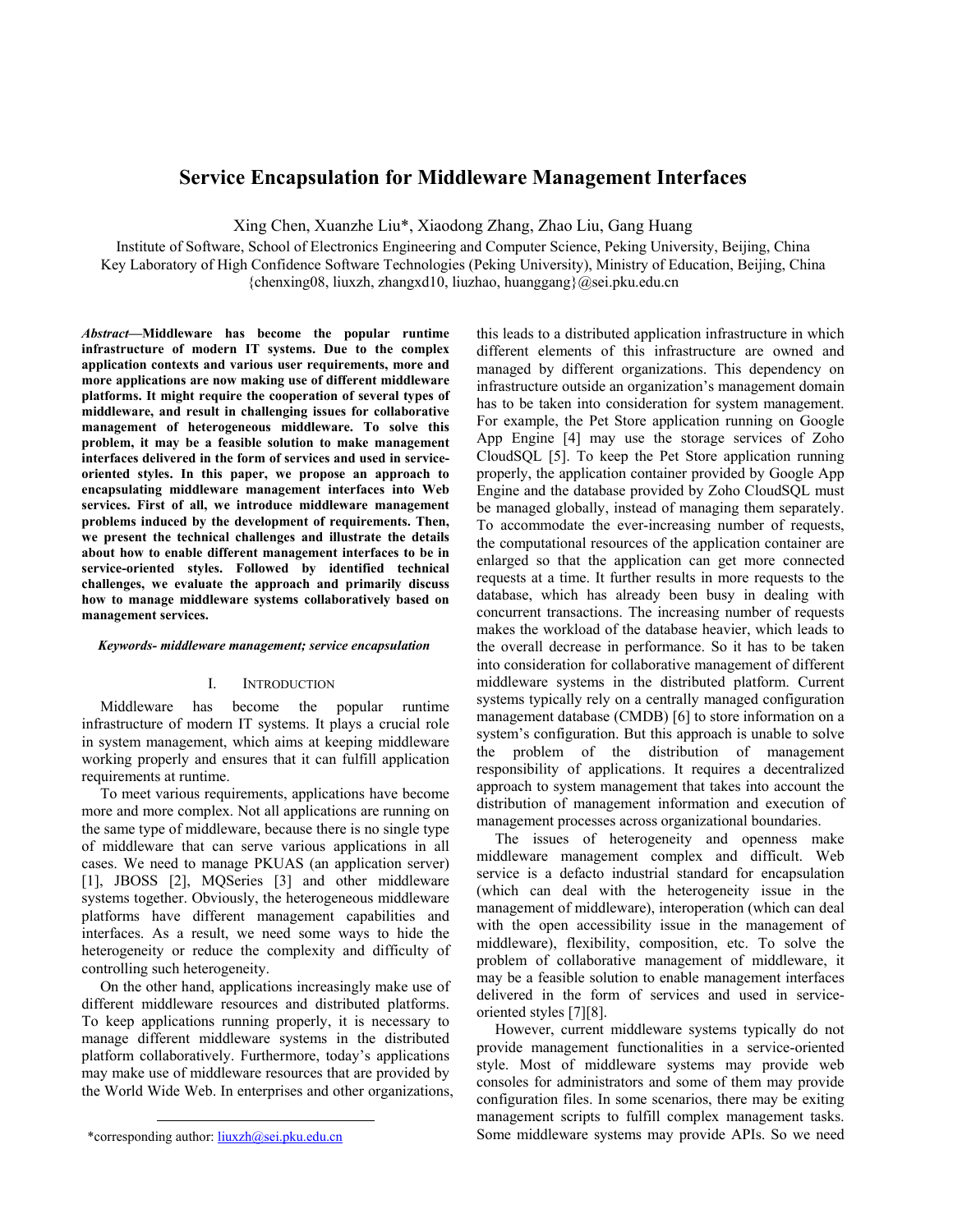to encapsulate these different kinds of middleware management interfaces to Web services. Furthermore, there are different styles of services, including SOAP Web service and RESTful Web service [9]. Management services in different styles may be needed in different scenarios of middleware management. Hence, we should enable management interfaces to be in different service-oriented styles as required. The heterogeneous middleware management interfaces and the different service-oriented styles make service encapsulation for middleware management interfaces complex and difficult.

The objective of this paper is to propose an approach to encapsulating middleware management interfaces into Web services. The rest of this paper is organized as follows. Section 2 gives an overview of our approach. Section 3 illustrates how to transfer middleware management interfaces to management functionalities in the unified model. Section 4 presents the details about how to enable management functionalities in the unified model to be delivered in the form of services. Section 5 evaluates the encapsulation approach and Section 6 gives some discussions. Finally, we discuss related work in Section 7 and conclude this paper in Section 8.

#### II. APPROACH OVERVIEW

In this section, we give a brief overview of our service encapsulation approach for middleware management interfaces, which enables middleware management interfaces to be in service-oriented styles, as shown in Figure 1. Firstly, we transfer management interfaces into management functionalities in the unified model. Secondly, we enable management functionalities to be in service-oriented styles.



Figure 1. the Overview of Our Approach

There are different types of general middleware management interfaces. Some types of management interfaces, like APIs and Scripts, may be invoked directly. But other types of management interfaces, like web consoles, just promise that we can check the parameters of middleware and they do not provide the approach to reading and updating the values of the parameters through any routine interfaces. The heterogeneity of middleware management interfaces makes the encapsulation complex and difficult. So we present a unified model to solve this problem. To encapsulate management interfaces into Web services, we firstly transfer management interfaces into management functionalities in the unified model.

Given the management functionalities in the unified model, we then enable them to be in service-oriented styles. Management services in different styles may be needed in different scenarios of middleware management. On the one hand, SOAP Web service may expose different complex operations, and the style of SOAP Web service is functionality-centric. Most management functionalities are to fulfill some management task, so they are suit to be in the style of SOAP Web service. On the other hand, RESTful Web service just has four operations, including "Get", "Post", "Put" and "Delete". The style of RESTful Web service is resource-centric and only part of management functionalities are suit to be in the form of RESTful Web service, which operate on resources of middleware, such as parameters, database resources and so on. For example, we may read or update values of parameters of middleware through the "Get" or "Put" operations and create or delete database resources through the "Post" or "Delete" operations. But there are some complex management functionalities to fulfill a series of management tasks, which are usually provided by management scripts. Because their operations are complex and these complex management functionalities do not operate on resources of middleware, they are not suit to be in the form of RESTful Web service. In practice, we should decide which style of services the management functionalities are suit to be in.

Management services may be used to support collaborative management of middleware. For instance, SOAP management services may be assembled to business processes, in order to fulfill more complex management tasks. RESTful management services may be integrated, in order to gain views that transcend the perspective of a particular domain for administrators. Although this paper does not aim at the approach to collaborative management of middleware, we plan to give some discussion about how to make it feasible based on management services in Section 6.

#### III. THE UNIFIED MODEL OF INTERFACES

The unified model we proposed includes the unified interface and the unified implementation, as shown in Figure 2. There are some important metrics in the unified interface, which needs to be defined, such as the operation name, the inputs and the output. The unified implementation follows the constraints of the unified interface and has the specific middleware management functionality.



Figure 2. the Unified Model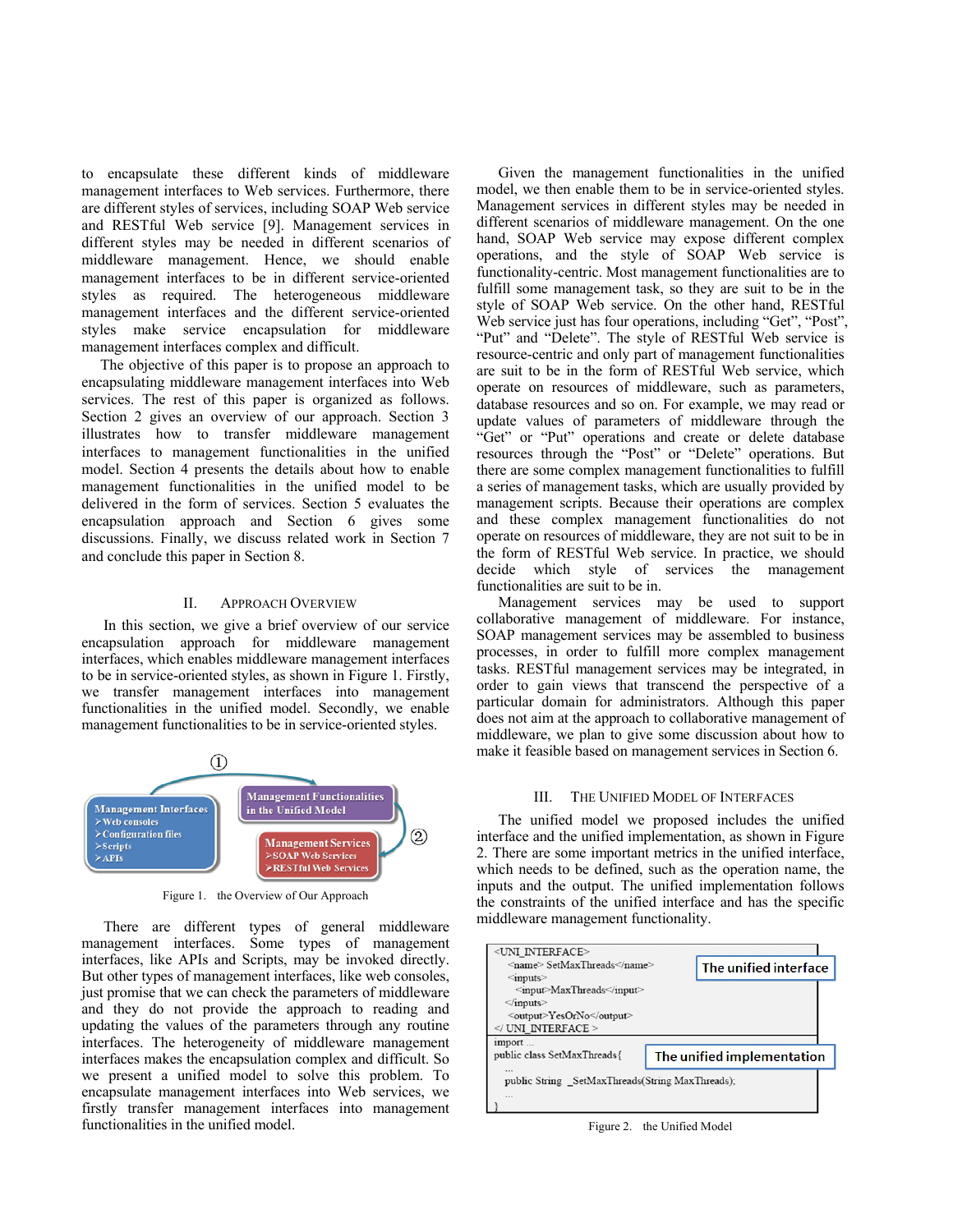We provide the mapping rule to fulfill the transformation from middleware management interfaces to management functionalities in the unified model, as shown in Figure 3. The content of the mapping rule includes the unified interface and the raw middleware management interface. The interfaces in the content of the mapping rule are the same as the unified interfaces in the model. The raw middleware management interfaces, which descript the details how to invoke management functionalities in routine interfaces, are intended to be generated to the unified implementations. The formats of the raw middleware management interfaces are defined in advance and different among types of management interfaces. To transfer management interfaces into management functionalities in the unified model, different contents of the mapping rule should be provided, according to the types of the management interface. In the following paragraphs, we plan to discuss the mapping rule for four different middleware management interfaces. Although there may be some other types of middleware management interfaces, we may do the transformation similarly.

#### *A. The Mapping Rule for APIs*

We may invoke APIs to manage middleware systems directly. So to fulfill the mapping rule, we just have to provide the information about calling the objective method, including the package name, the method name and so on, as shown in Figure 3.

#### *B. The Mapping Rule for Scripts*

The mapping rule for scripts is similar to the rule for APIs. We should provide the information about invoking the objective script, such as the path, the script's name and so on, as shown in Figure 3.

#### *C. The Mapping Rule for Configuration Files*

The interfaces of configuration files just provide the configurable parameters but not any methods to be invoked directly. We provide a rule to generate the routine interfaces from configuration files.

According to the rule, we should provide the "file\_path" and the "xml\_element", as shown in Figure 3. The "file path" shows the location of the configuration file of middleware. The "xml\_element" is a fragment of the configuration file, which locates the objective parameter that we need in the configuration file, as shown in Figure 4. Depend on the "xml\_element", we may access the objective parameter. Through reading or updating the value of the parameter in the configuration file, we may fulfill the management functionalities to get or set the parameter of middleware. So given the information above, we may generate the objective routine interfaces.



Figure 3. the Mapping Rule for Middleware Management Interfaces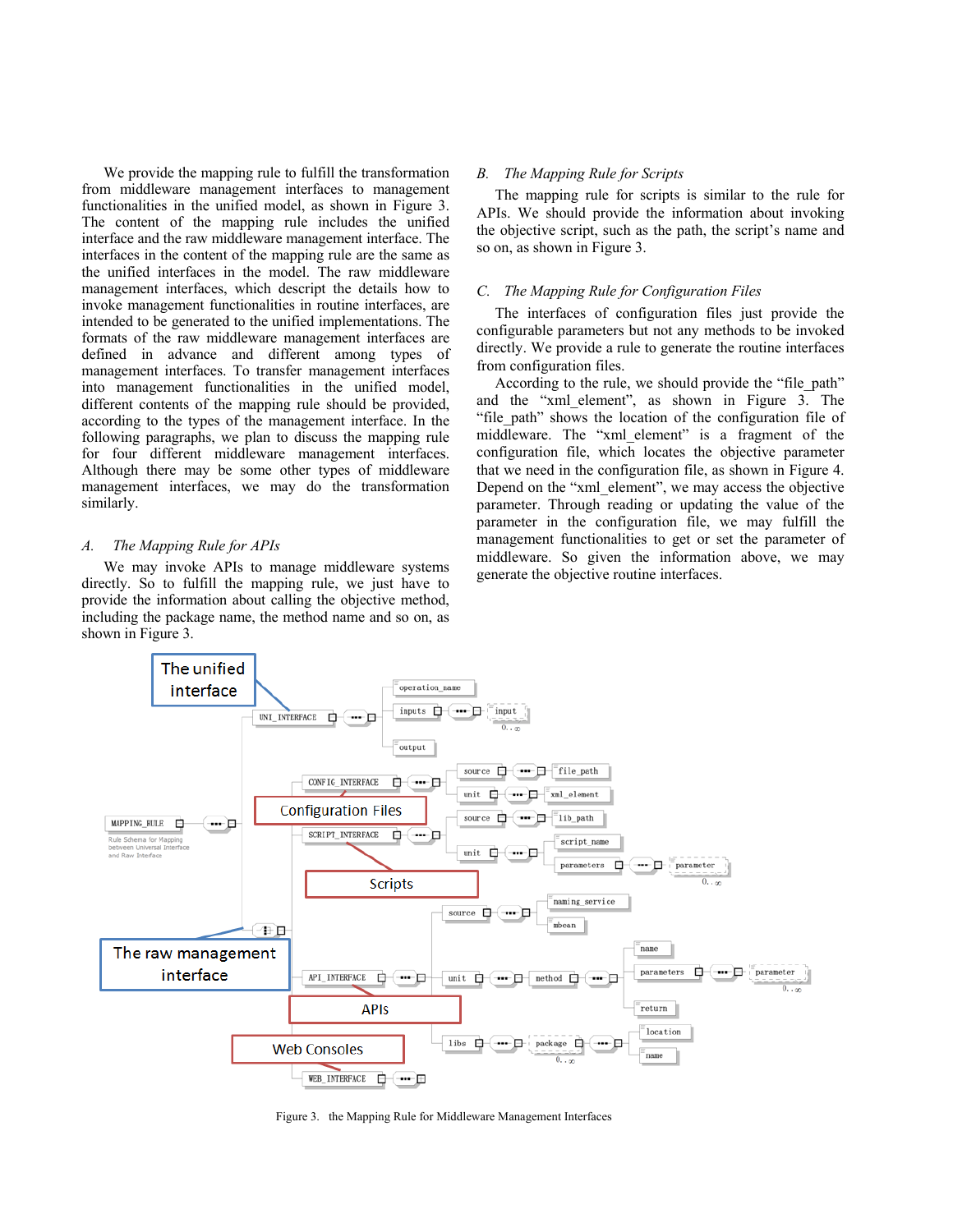

Figure 4. an Example of the "xml\_element"

#### *D. The Mapping Rule for Web Consoles*

The interface of web consoles is similar to configuration files'. But it is more complex and difficult to read and update values of parameters on the web console than in the configuration file. Although the interface does not provide the method invoked to read or update parameters and there are not any local configuration files, we may access the parameters on the web consoles as administrators do.

What administrators do on the web console is in essence to send requests to the server of the web consoles. So we may also read and update parameters through sending requests to servers of web consoles. However, there is a problem in this process. Management interfaces provided by web consoles are not in the service-oriented style and they are stateful. For instance, administrators' logging in the server, interring the web container page and setting the value of the parameter are intended to send three different requests to the server. Once a request is sent to the server, the session state may be changed and kept. Only if the session state is suitable, the request is intended to be fulfilled. So if we just send the last request, the parameter cannot be set. Therefore, we should keep the sample sequence of the requests from logging in the server to setting the value of the parameter. Then we may set it through sending the requests modified from the sample sequence.

We define the mapping rule for web consoles, as shown

in Figure 5. The "requests" are http headers and it may be acquired by some exiting tools, such as Live HTTP headers [10]. The "element" indicates which parameter we plan to read or update. The "method" defines whether the function aims at getting or setting the parameter. In the implementation, we send the sequence of requests to the server. If the method is to read the parameter, we intend to search the value of the parameter on the last page. So we should analyze the content of the last page returned from the server. If the method is to update the parameter, we intend to send the sequence of requests with the new value of the parameter. So we should modify the value of the parameter in the last request of the sample sequence.



Figure 5. the Mapping Rule for Web Consoles

Now we take the "max threads" of the connector for an example, which is a parameter of PKUAS [1]. PKUAS provides the web console for administrators to adjust parameters and we intend to access the value of the "max



Figure 6. the Mapping Rule for Web Consoles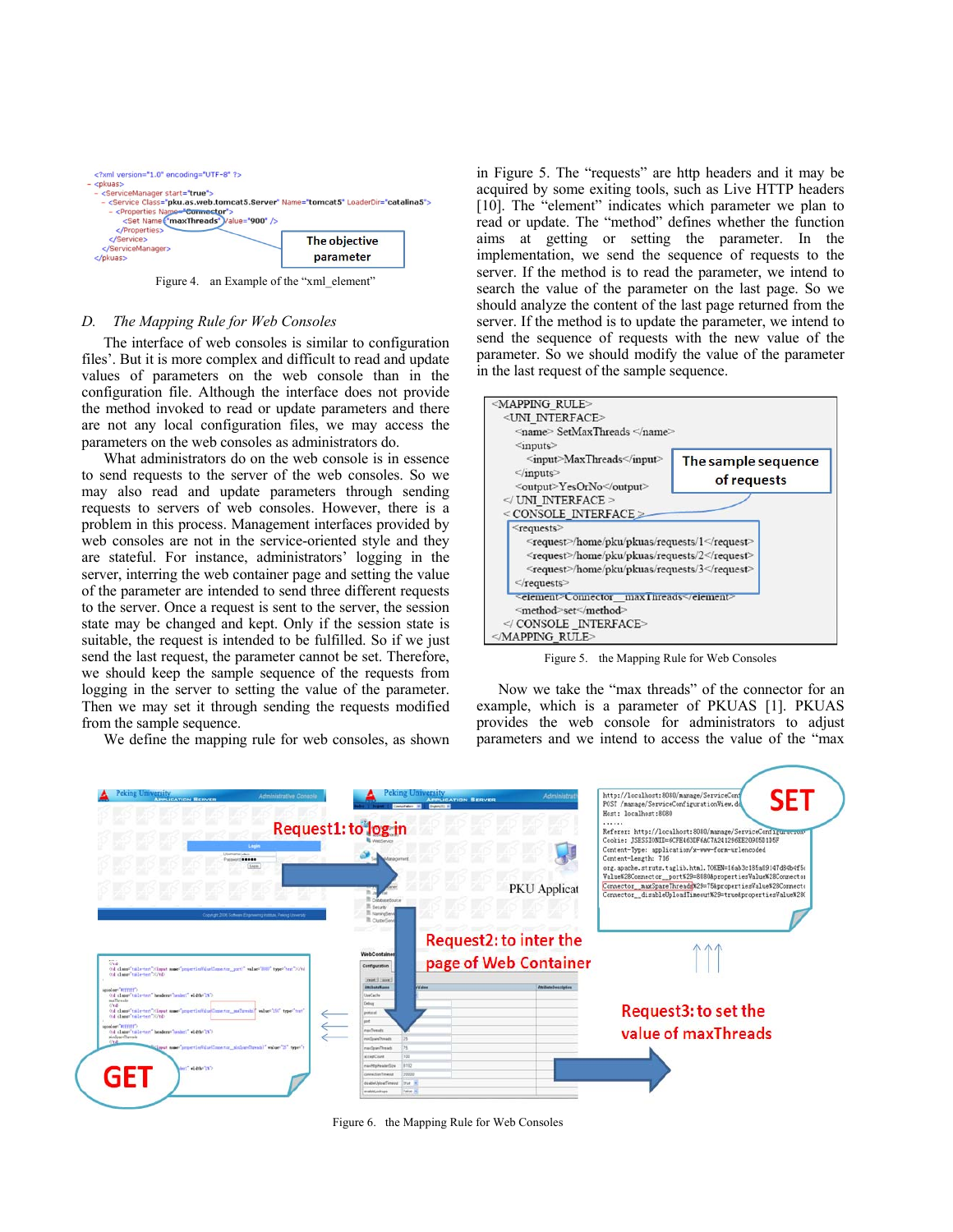threads" in this way too. We plan to achieve management functionalities to get and set the value of the "max threads" in routine interfaces, as shown in Figure 6.

Firstly, we should simulate administrators to get and set the value of the "max threads", in order to acquire the sample sequence of requests sent to the server of the web console. In this instance, the operation to get the parameter has 2 requests, including the requests to log in and to inter the page of the web container. The operation to set the parameter has 3 requests, including the two requests above and the request to update the value of the "max threads".

Secondly, we should make sure the "element", which represents the parameter, in the request and the content of the web page. In this instance, the "element" is "Connector\_\_maxThreads". When we plan to get the value of the parameter, we should send the sample sequence of requests, locate the position of the element in the content of the last page returned and get the value. On the other hand, when we plan to set the value of the parameter, we should locate the position of the element in the last request of the sample sequence, modify the value and send the sequence of requests.

Finally, we may generate the objective management functionality in the unified model, according to the content of the mapping rule.

#### IV. MANAGEMENT SERVICES GENERATION

We distinguish the styles of SOAP and RESTful Web services and believe that they are may be used in different scenarios. As we mentioned above, most of management functionalities are suit to be in the style of SOAP Web service and only part of management functionalities, which operate on resources of middleware, are suit to be in the style of RESTful Web service.

Therefore, in this paper, we encapsulate most management functionalities into SOAP Web services and just encapsulate management functionalities to create, read, update or delete resources of middleware into RESTful Web services.

#### *A. SOAP Management Services Generation*

We may enable most middleware management functionalities to be in the form of SOAP Web service. There are some exiting works to do the transformation, such as Axis2 [11]. Given management functionalities in the unified model, we may generate management services through the JAVA2WSDL functionality of Axis2.

#### *B. RESTful Management Services Generation*

RESTful Web services represent some resources and have the "Get", "Post", "Put" and "Delete" operations. Management functionalities to operate on resources of middleware may be in the form of RESTful Web service.

To generate a RESTful management service, we should define it and map its operations to specific management functionalities in the unified model. For example, we define a RESTful management service as the "max threads" and then map its "Get" and "Put" operations to the functionalities to read and update the value of the "max threads".

RESTful management services may have just one or two operations. For instance, some parameters change from the state of the middleware systems, like the utilization rate of the thread pool. They cannot be created, updated or deleted. If the management service represents this type of parameter, it just has the "Get" operation.

To fulfill the mapping from the operations to specific management functionalities, we provide a method of JAVA2RESTful, as shown in Figure 7. When there comes a HTTP request, the request is parsed to the functionality name and the parameters. Then the objective management functionality is intended to be invoked. Finally, the result is generated in the form of JSON [12], as the response.



Figure 7. the Approach to JAVA2RESTful

Given the facts above, we may generate RESTful management services from management functionalities in the unified model.

#### V. EVALUATION

We have provided a tool to encapsulate middleware management interfaces into Web services according to the approaches above, which transfer contents of the mapping rule to management services for administrators, as shown in Figure 8. We plan to do some experiments to prove that the encapsulation approach effectively decreases the time to enable middleware management interfaces to be in serviceoriented styles.

To enable management interfaces to be in the serviceoriented styles, we have to descript the details how to invoke management interfaces, whether tool assisted or manually, but the tool may cut down the time to do coding. We invite some administrators, who are familiar with Web services, to encapsulate middleware management interfaces into Web services, whose functionalities are to read or update the values of the parameters of middleware. The facts show that the tool may cut down about half of time to fulfill the tasks, as shown in Figure 9.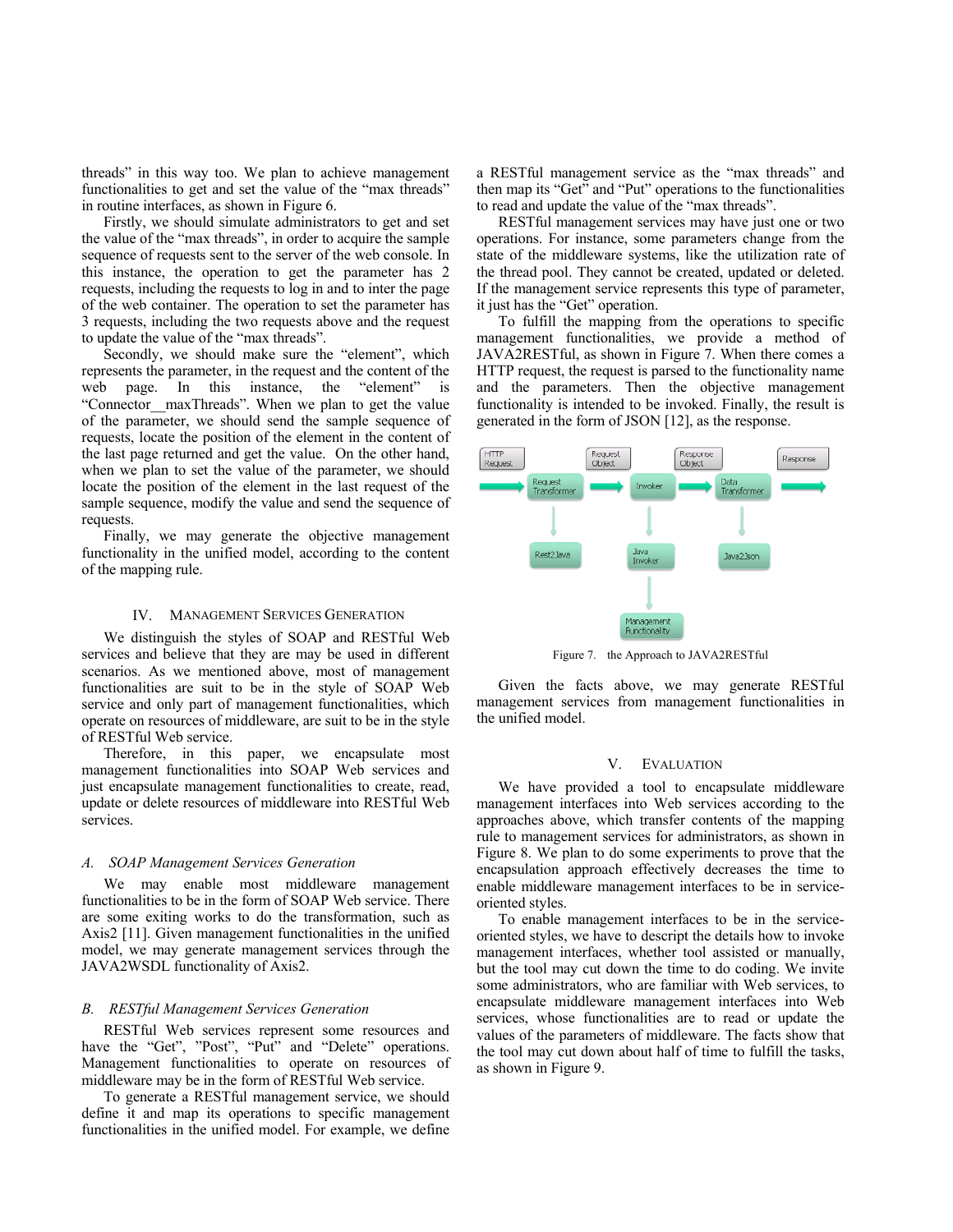

Figure 8. The Tool for Management Services Encapsulation

| Management Services |         | APIs  |        | Scripts Configuration Files Web conslos |        |
|---------------------|---------|-------|--------|-----------------------------------------|--------|
| Tools               | SOAP    | 5 min | 4 min  | 8 min                                   | 14 min |
| Assisted   RESTful  |         | 5 min | 4 min  | 8 min                                   | 14 min |
| Manually            | SOAP    | 9 min | 8 min  | $21$ min                                | 41 min |
|                     | RESTful | min   | 10 min | 23 min                                  | 41 min |

Figure 9. Comparison of Tool Assisted and Manually

#### VI. DISCUSSION

In this paper, to aim at the issues of heterogeneity and openness in middleware management, we propose an approach to encapsulating middleware management interfaces into Web services. There are still several open issues to further address. Firstly, middleware management styles based on management services should be discussed, in order to validate that it is necessary to encapsulate management interfaces into Web services. Secondly, it takes much time to fulfill the content of the mapping rule, in order to transfer different management interfaces into management functionalities in the unified model. Thirdly, the encapsulation approach may be adopted in other similar scenarios. Finally, to support actual inter-operation between heterogeneous middleware products, further research should be done in inter-operation between middleware management services.

#### *A. Middleware Management Styles Based on Management Services*

Some management styles are introduced to illustrate how to manage middleware systems based on management services, as shown in Figure 10. Management functionalities of middleware systems are exposed in service-oriented styles, and the management services are deployed locally and can be invoked locally or in other domains. These management services may be used for collaborative management of middleware.

As we mentioned above, management services in the style of SOAP Web service are functionality-centric and ones in the style of RESTful Web service are resource-



Figure 10. Middleware Management Styles Based on Management Services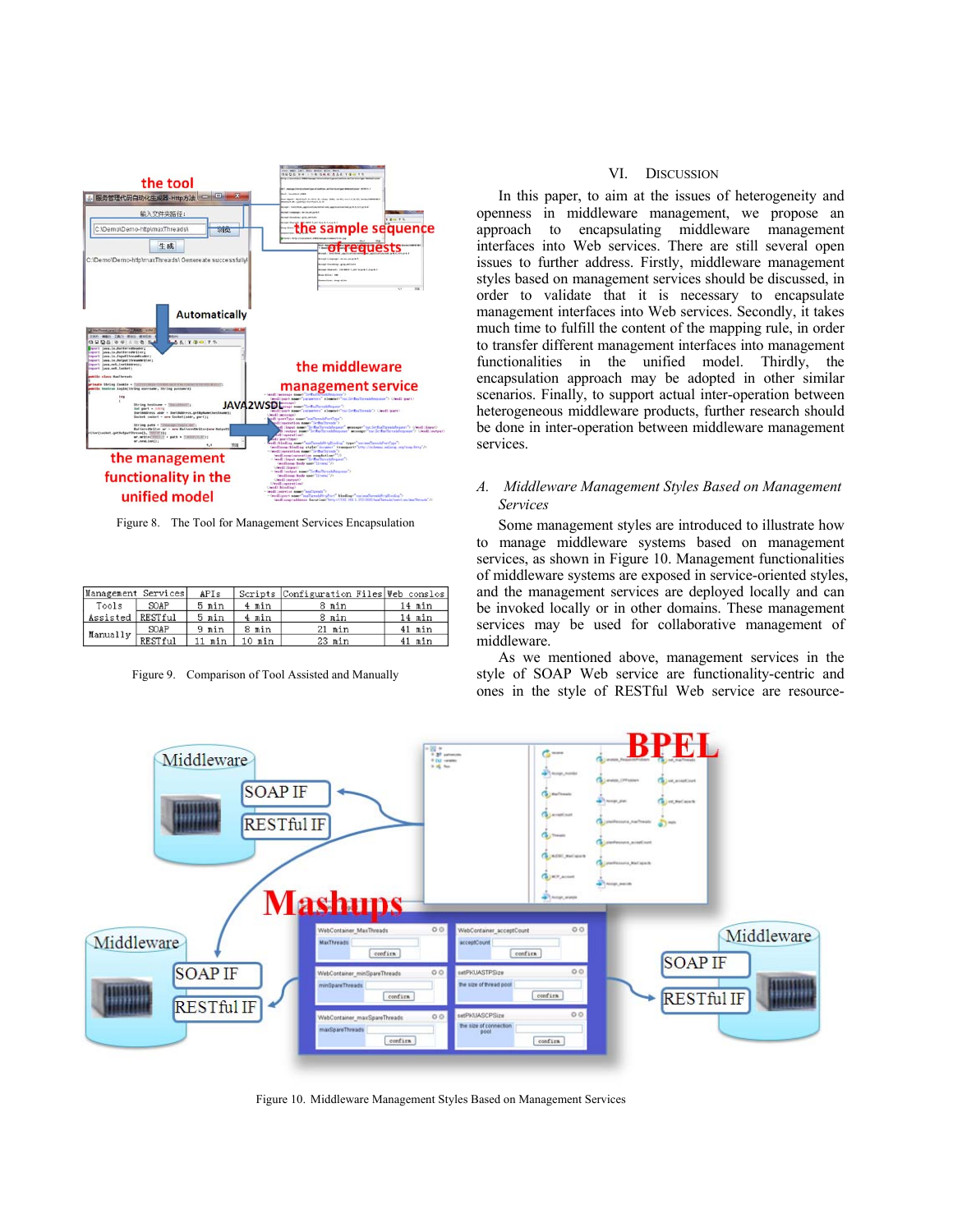centric. Different styles for collaborative management of middleware may be based on different types of Web services.

Management services in the style of SOAP Web service are to fulfill some management tasks and they may be assembled to be a business process, in order to fulfill more complex management tasks. For example, such middleware management functions as monitoring some relevant parameters, checking the possible middleware failures and restarting the middleware system can be assembled together to implement the task to guarantee the system reliability.

Management services in the style of RESTful Web service represent some resources of middleware and they may be integrated in the forms of mashups, ATOM and so on, in order to gain required views. For instance, in reference [15], the management interface is represented as an XML document that can be retrieved at the URL using an HTTP GET request, and the objective of feed management is the creation of mashups that enable interested stakeholders to gain views that transcend the perspective of a particular domain.

Given the facts above, although implementations of the management interfaces are different among middleware systems, they may be unified in service-oriented styles. On the other hand, one tenet of our approach is to use Webbased approaches to deal with cross-domain management issues due to the high level of standardization of Web services interaction. So management services may meet the issues of heterogeneity and openness in middleware management.

There are some challenges in middleware management styles based on management services. For example, management services in SOAP style may be composited to be a business process, and sometimes administrators are needed to involve in the process, in order to fulfill some management tasks. There need to be some approaches to enable it. Furthermore, some automatic mechanisms are needed for assembling or integrating management services. We are interested in these issues and have been doing research in middleware management styles based on management services.

#### *B. Automatic Generation for the Mapping Rule*

It takes much time to fulfill contents of the mapping rule, in order to transfer different management interfaces into management functionalities in the unified model. The contents of the mapping rule descript how to invoke different management interfaces and sometimes they are hard to achieve. For instance, to accomplish the content of the mapping rule for web consoles, administrators should provide the sample sequence of requests which are sent to the server of web consoles. But the requests are not easy to acquire. Although there are some tools to help achieve the requests, administrators should select valid ones from them. Similarly, it takes about 8 minutes to fulfill the content of the mapping rule for each configuration file. Some automatic mechanisms need to be introduced to solve this problem.

#### *C. Reusing the Encapsulation Approach*

We propose an approach to encapsulating middleware management interfaces into Web services. This encapsulation approach may be adopted in other similar scenarios.

Web service is a defacto industrial standard for encapsulation, interoperation, flexibility, composition, scalability, etc. In order to meet the issues of heterogeneity, openness and so on in software systems, it is a feasible and attractive solution to encapsulate interfaces into Web services [7][8].

This paper aims at the encapsulation approach for middleware management interfaces, such as APIs, Scripts, Web consoles and Configuration files. Other software systems may have some similar interfaces. These interfaces may be encapsulated to Web services in the same way. So the encapsulation approach may be reused in other scenarios.

#### *D. Further Research in Service Inter-Operation*

There exist many levels of the inter-operation between middleware management services, including format, syntax and semantic. The objective of this paper is just to address the format issue. To support actual inter-operation between heterogeneous middleware products, further research should be done. It seems that we may need the standards in the middleware management domain such as standard data structure, standard operations, parameters, etc. There are some exiting works to address the service inter-operation and we also have made some efforts in the inter-operation between middleware management services.

#### VII. RELATED WORK

There are some similar tools which are used to manage middleware systems through exiting management interfaces, such as Hyperic [13] and Tivoli [14]. For instance, the agents of Hyperic are deployed to the computers which middleware systems are running on. The agents discover middleware systems on the computers and collect management interfaces. Then administrators may control the systems through the agents. But the agents do not have the abilities to control all kinds of middleware systems, but just some types previously defined. On the other hand, Hyperic system relies on a centrally managed configuration management database (CMDB) to store information on a system's configuration. As we mentioned above, middleware systems in different organizations' management domains cannot be managed centrally.

Heterogeneity and openness make middleware management much more complex and difficult. Some current approaches based on management services are raised above. For instance, the approach in reference [15] is based on RESTful access to configuration information across domain boundaries, RESTful representation of service process state information as a basis for service process integration and ATOM-based distribution of updates as a